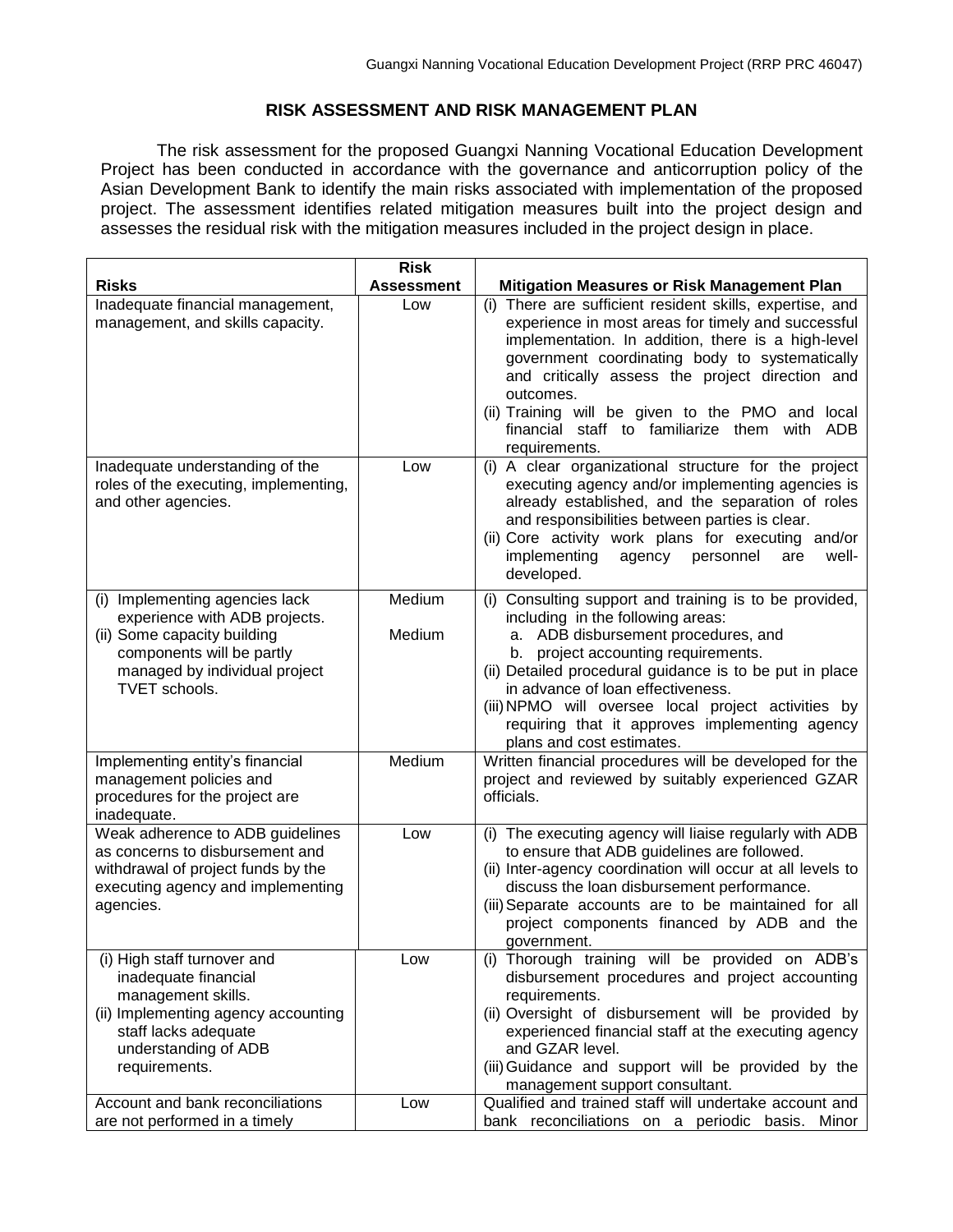|                                           | <b>Risk</b>       |                                                                                                              |
|-------------------------------------------|-------------------|--------------------------------------------------------------------------------------------------------------|
| <b>Risks</b>                              | <b>Assessment</b> | <b>Mitigation Measures or Risk Management Plan</b>                                                           |
| manner.                                   |                   | weaknesses identified in the FMA will be addressed                                                           |
|                                           |                   | prior to the project commencing.                                                                             |
| Inadequate capacity in the internal       | Medium            | All implementing agencies' financial activities are                                                          |
| audit department.                         |                   | routinely subject to internal audit coverage but there is                                                    |
|                                           |                   | scope to enhance capacity by modernizing auditing                                                            |
|                                           |                   | methods.                                                                                                     |
| External auditors do not perform          | Low               | Independent external auditors acceptable to ADB will                                                         |
| their functions adequately.               |                   | be appointed by the executing agency to audit project<br>accounts and compliance with financial covenants on |
|                                           |                   | an annual basis.                                                                                             |
| Regular financial reports suitable for    | Low               | (i) The executing agency will prepare comprehensive                                                          |
| user needs are not prepared.              |                   | semiannual progress reports (including financial                                                             |
|                                           |                   | reports) for ADB.                                                                                            |
|                                           |                   | (ii) The project consultants will advise on needed                                                           |
|                                           |                   | improvements to financial management reporting.                                                              |
| <b>Procurement</b>                        |                   |                                                                                                              |
| Procurement capacity is low, leading      | Medium            | (i) Use of a specialist tendering company and a start-                                                       |
| to irregularities.                        |                   | up consultant will enhance capacity.                                                                         |
|                                           |                   | (ii) Training will be provided on ADB procurement                                                            |
|                                           |                   | procedures during project preparations and via the                                                           |
|                                           |                   | project management component.                                                                                |
| Lack of monitoring mechanisms to          | Low               | Effective supervisory and monitoring arrangements                                                            |
| oversee the procurement process.          |                   | are already in place through the involvement of                                                              |
|                                           |                   | specialist procurement supervision offices of the                                                            |
|                                           |                   | executing agency.                                                                                            |
| Delays in the procurement process.        | Medium            | Mitigation measures will comprise:                                                                           |
|                                           |                   | (i) training in project management and planning;                                                             |
|                                           |                   | (ii) use of standard bidding documents and an ADB                                                            |
|                                           |                   | advance contracting facility; and                                                                            |
|                                           |                   | (iii) advice, support, and timely hiring of tendering                                                        |
|                                           |                   | company and consultants.                                                                                     |
| Non-performance by contractors or         | Low               | Mitigation measures will comprise:                                                                           |
| suppliers.                                |                   | (i) use of performance guarantees, and                                                                       |
|                                           |                   | (ii) investigation<br>and/or<br>monitoring<br>οf<br>past                                                     |
|                                           |                   | performance.                                                                                                 |
| <b>Other Project Implementation Risks</b> |                   |                                                                                                              |
| Poor social perception of TVET            | Medium            | The central government is strongly supportive of                                                             |
| limits interest of potential trainees.    |                   | TVET development, the need to improve TVET                                                                   |
|                                           |                   | quality, and to enhance the value and social status of                                                       |
|                                           |                   | TVET education as a facilitator of economic growth<br>and successful urbanization.                           |
| The commitment of TVET                    | Medium            | TVET improvement strategies have been developed                                                              |
| institutions to implementing change       |                   | through a consultative process that indicated a strong                                                       |
| in teaching and learning methods is       |                   | recognition of the need for improvement, and                                                                 |
| not sustained.                            |                   | strategies were individually reviewed and finalized in                                                       |
|                                           |                   | consultation with the schools.                                                                               |
| Insufficient interest by NMG and          | Medium            | NMG is willing to give a loan assurance that they will                                                       |
| GZARG in integrating the pilot            |                   | actively disseminate the pilot results and seek to                                                           |
| innovations.                              |                   | make them models of best practice. There will also be                                                        |
|                                           |                   | ongoing policy dialogue on the pilot activities with                                                         |
|                                           |                   | relevant departments of NMG and GZARG.                                                                       |
| Delays in counterpart funding.            | Low               | (i) Covenanted assurances have been received from                                                            |
|                                           |                   | NMG for timely provision of counterpart funding,                                                             |
|                                           |                   | together with NMG's strong and improving fiscal                                                              |
|                                           |                   | capacity.                                                                                                    |